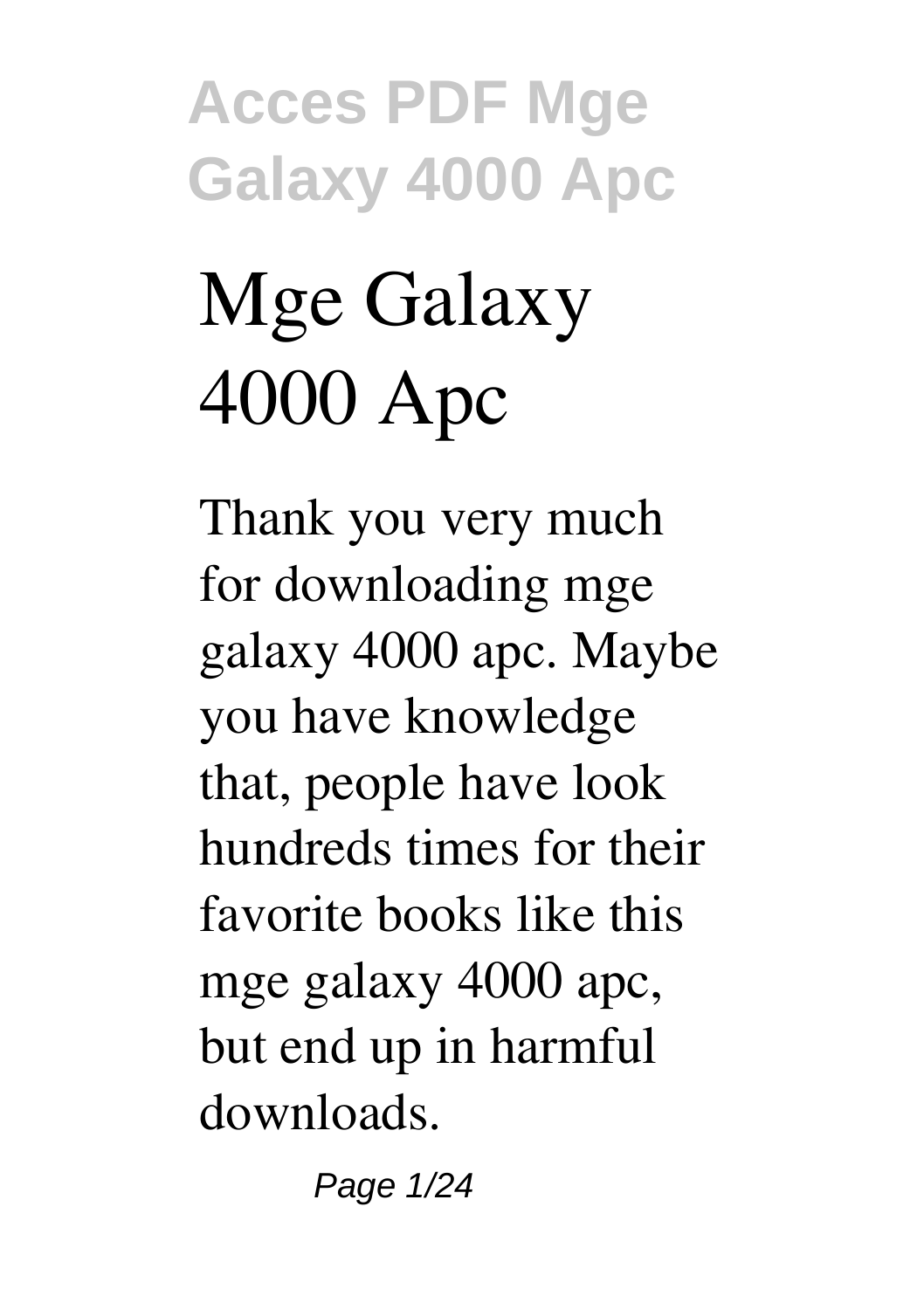Rather than reading a good book with a cup of tea in the afternoon, instead they cope with some infectious virus inside their laptop.

mge galaxy 4000 apc is available in our book collection an online access to it is set as public so you can download it instantly. Our books collection Page 2/24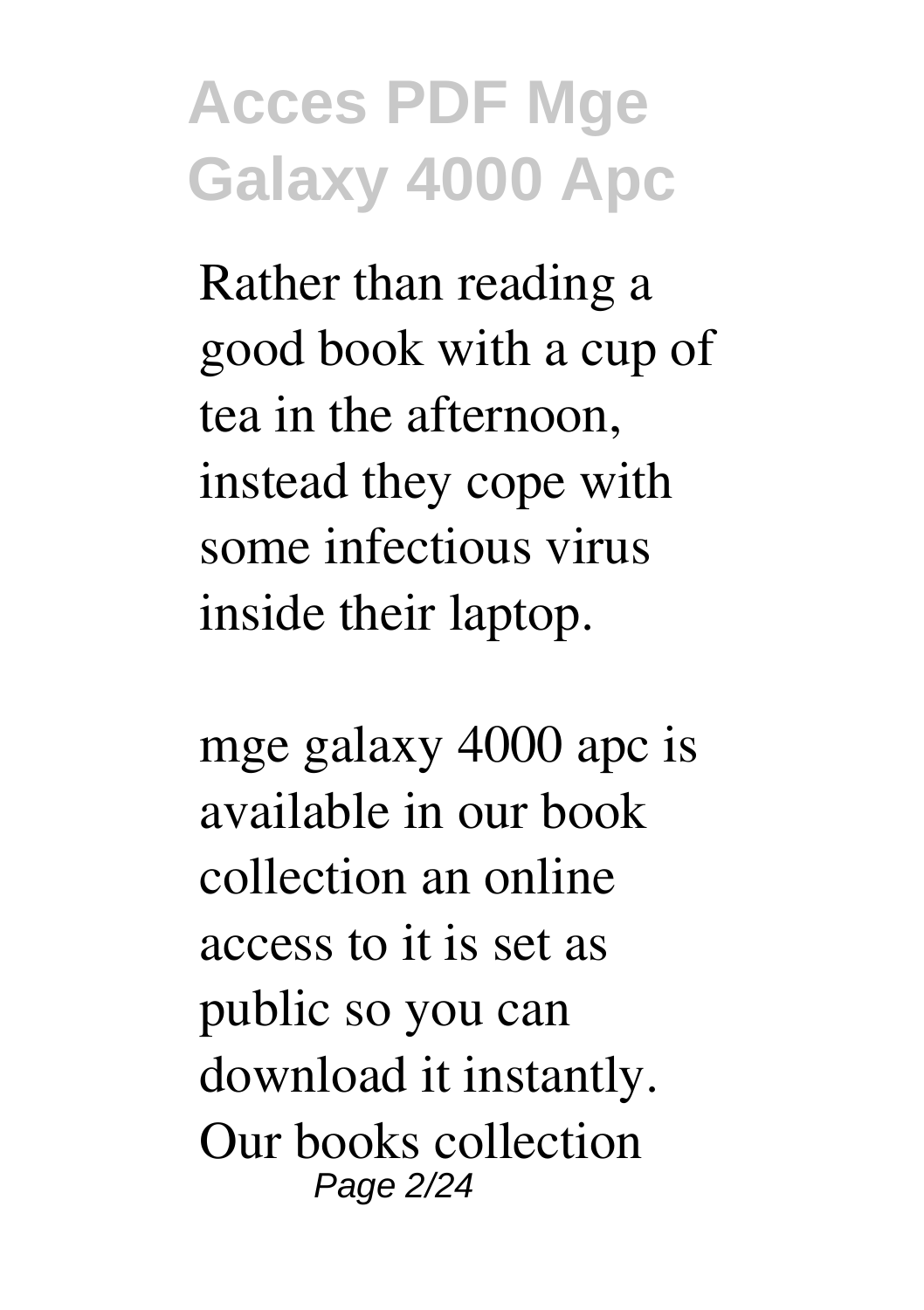spans in multiple countries, allowing you to get the most less latency time to download any of our books like this one. Kindly say, the mge galaxy 4000 apc is universally compatible with any devices to read

International Digital Children's Library: Page 3/24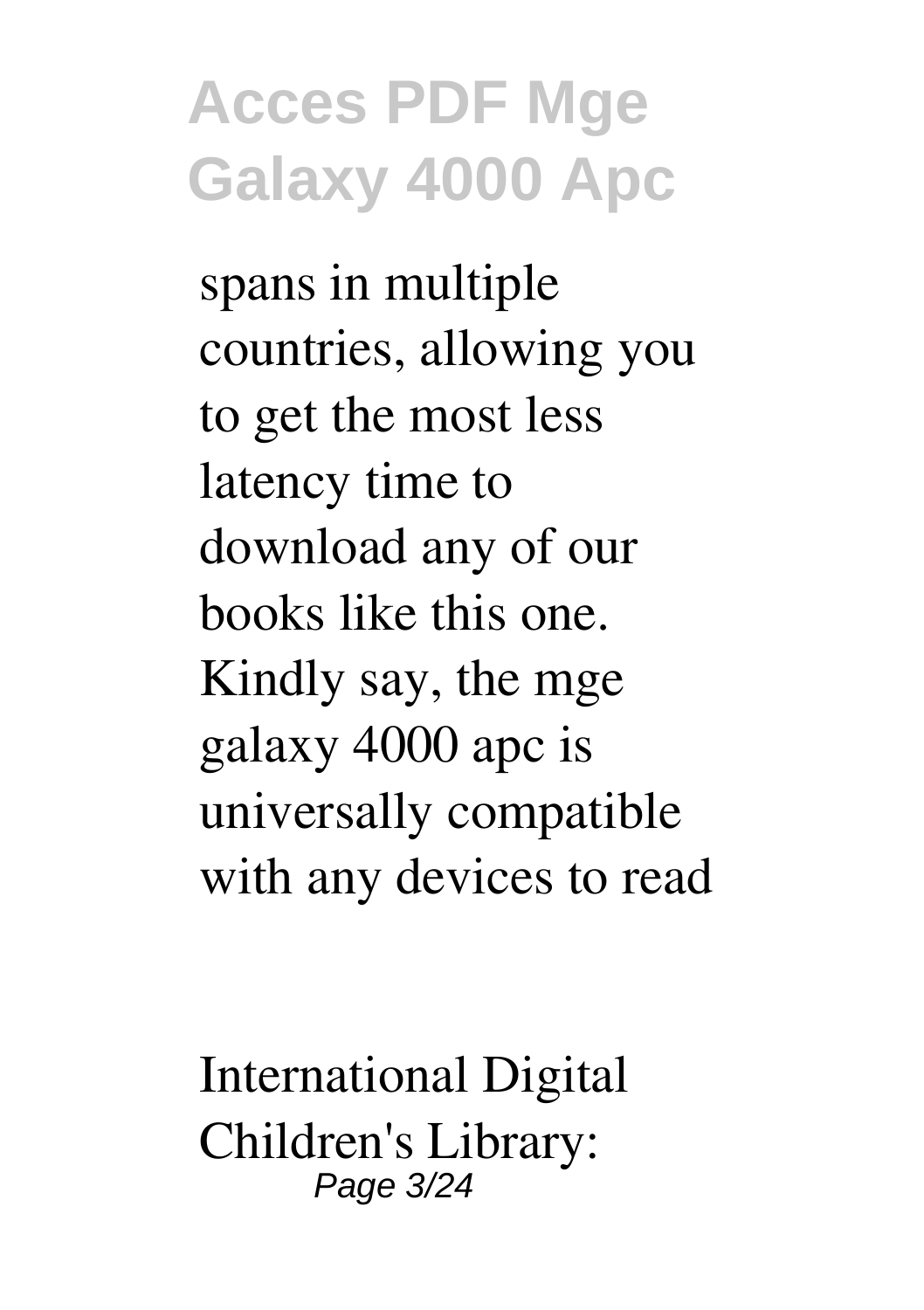Browse through a wide selection of high quality free books for children here. Check out Simple Search to get a big picture of how this library is organized: by age, reading level, length of book, genres, and more.

**Топика** Subaru's EJ208 engine Page 4/24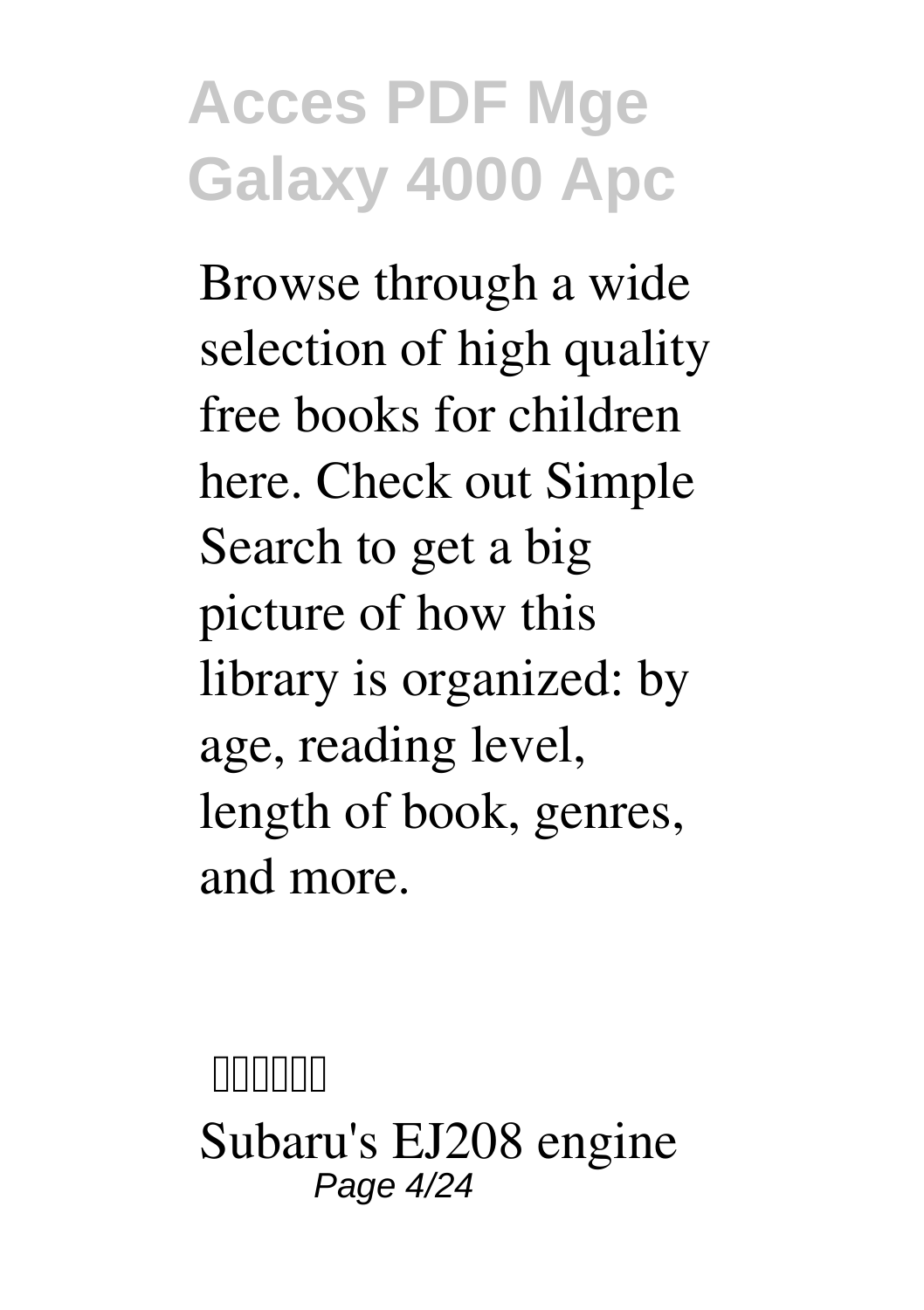was a 2.0-litre horizontally-opposed petrol engine with sequential turbochargers. In Australia, the EJ208 engine was introduced in the 2001 Subaru BE Liberty B4 which, with a manual transmission, produced peak outputs of 190 kW and 320 Nm. From 2002, the BE Liberty B4 was offered Page 5/24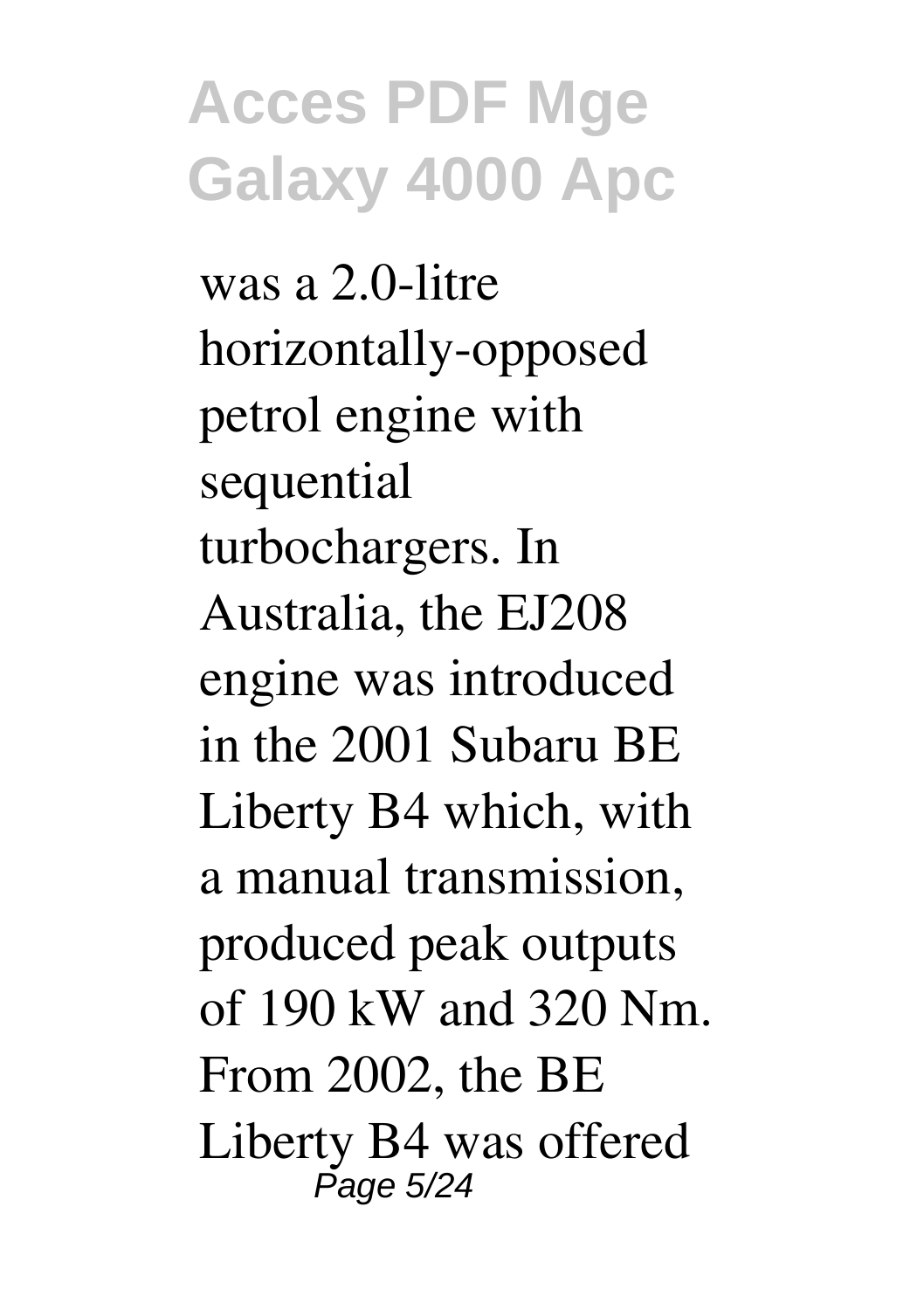with an automatic transmission for which the EJ208 engine was detuned for 'smooth torque ...

**Network UPS Tools - Hardware compatibility list**

Part Number Codigo Web Descripcion Marca Costo Moneda Mayorista Cantidad % IVA % IMP INT Page 6/24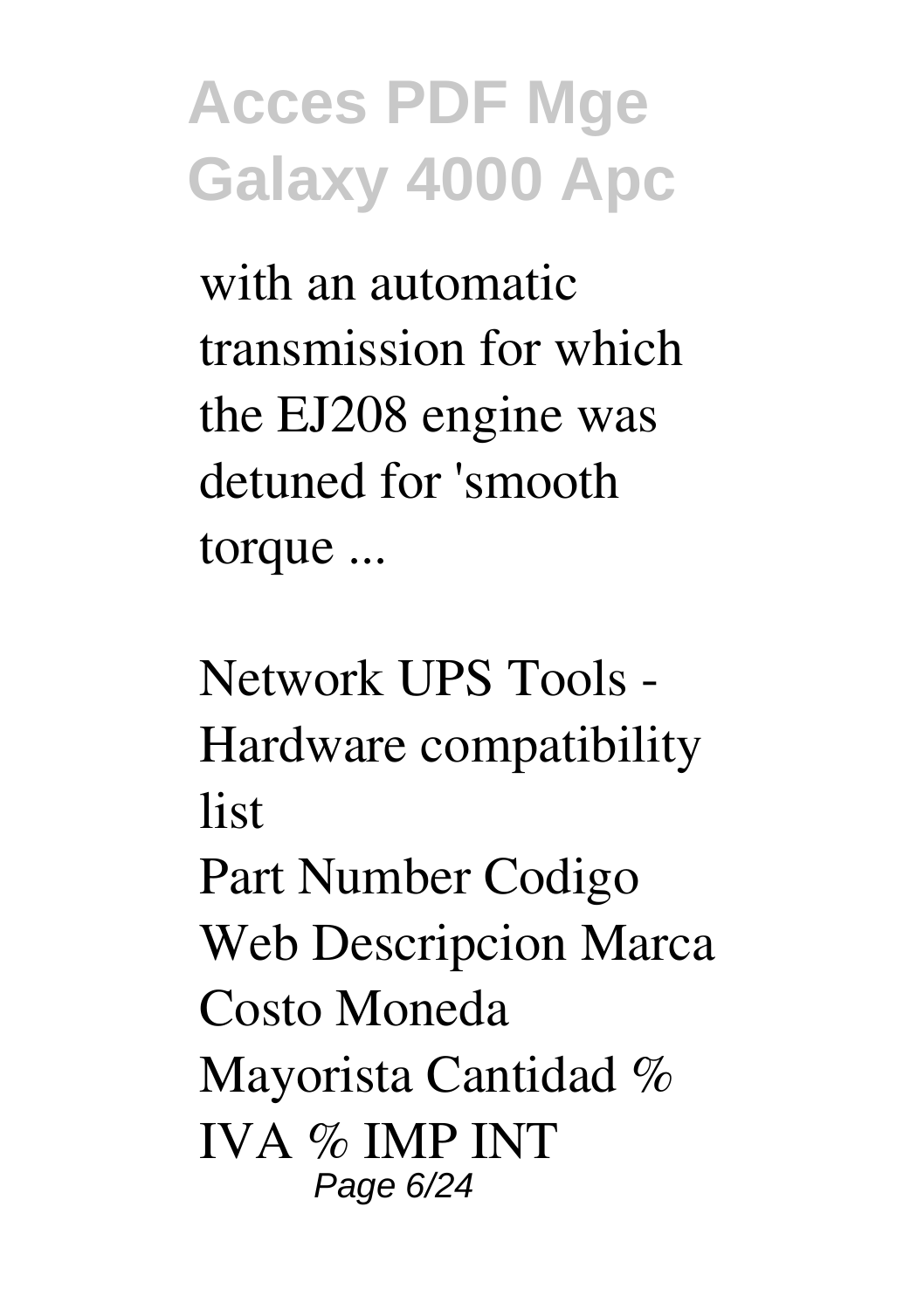Actualizado; Buscar Otro; PWR-IE170W-PC-AC= Cisco Power Supply Ind 170w AC-DC/High DC-DC

**Ask APC** Pulsar MX 4000 RT USB: Pulsar MX 5000 RT USB: Comet / Galaxy (USB) USB Card (ref 66067) NOVA AVR 600 Serial: mgeshut: NOVA AVR 1100 Page 7/24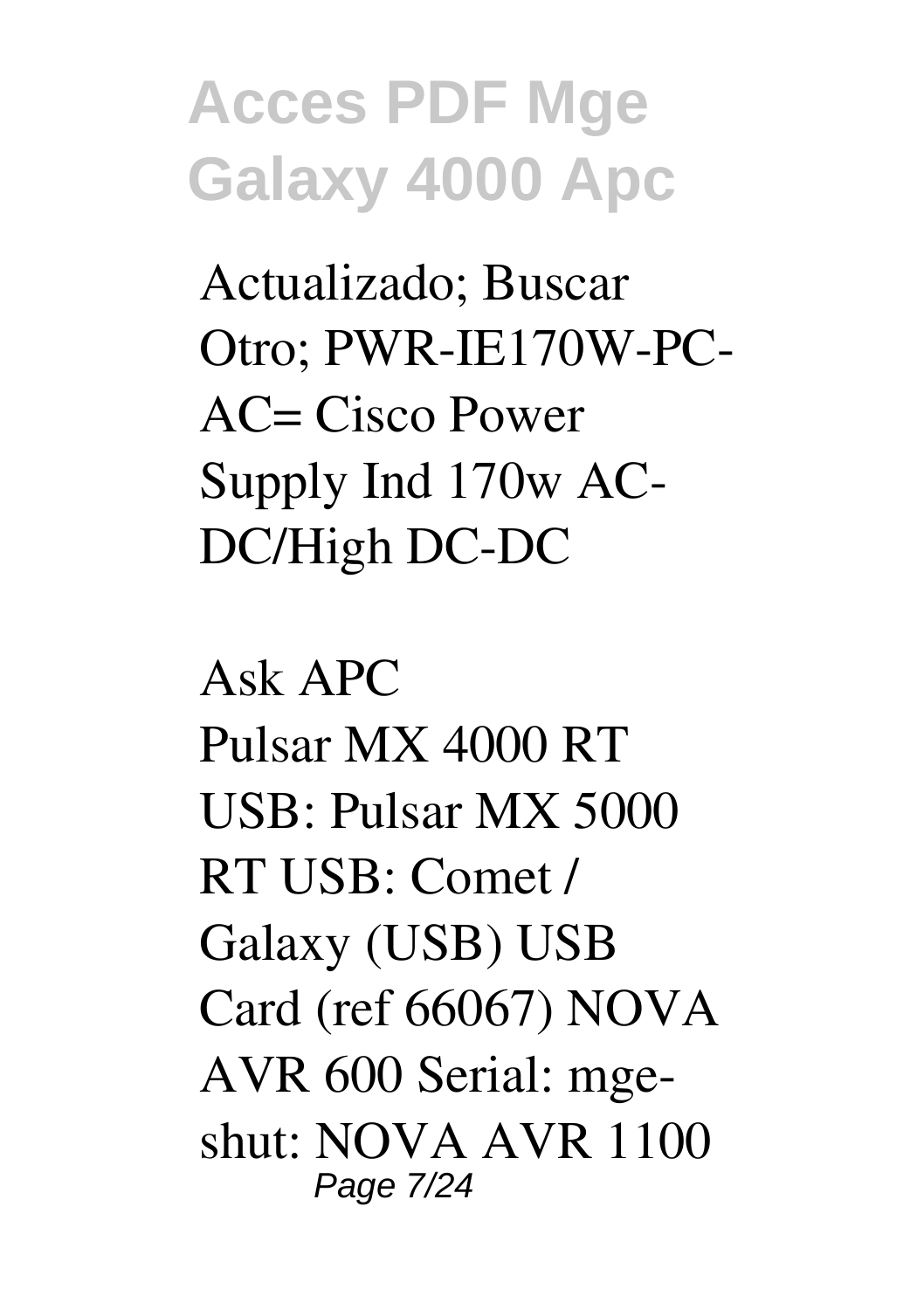Serial: Pulsar Ellipse USBS Serial cable: Pulsar Ellipse S: Pulsar Ellipse Premium USBS Serial cable: Pulsar Ellipse Premium S: Ellipse Office 600 Serial cable: Ellipse Office 750 Serial cable: Ellipse Office 1000 ...

**Obituaries | Bangor Daily News** We would like to show Page 8/24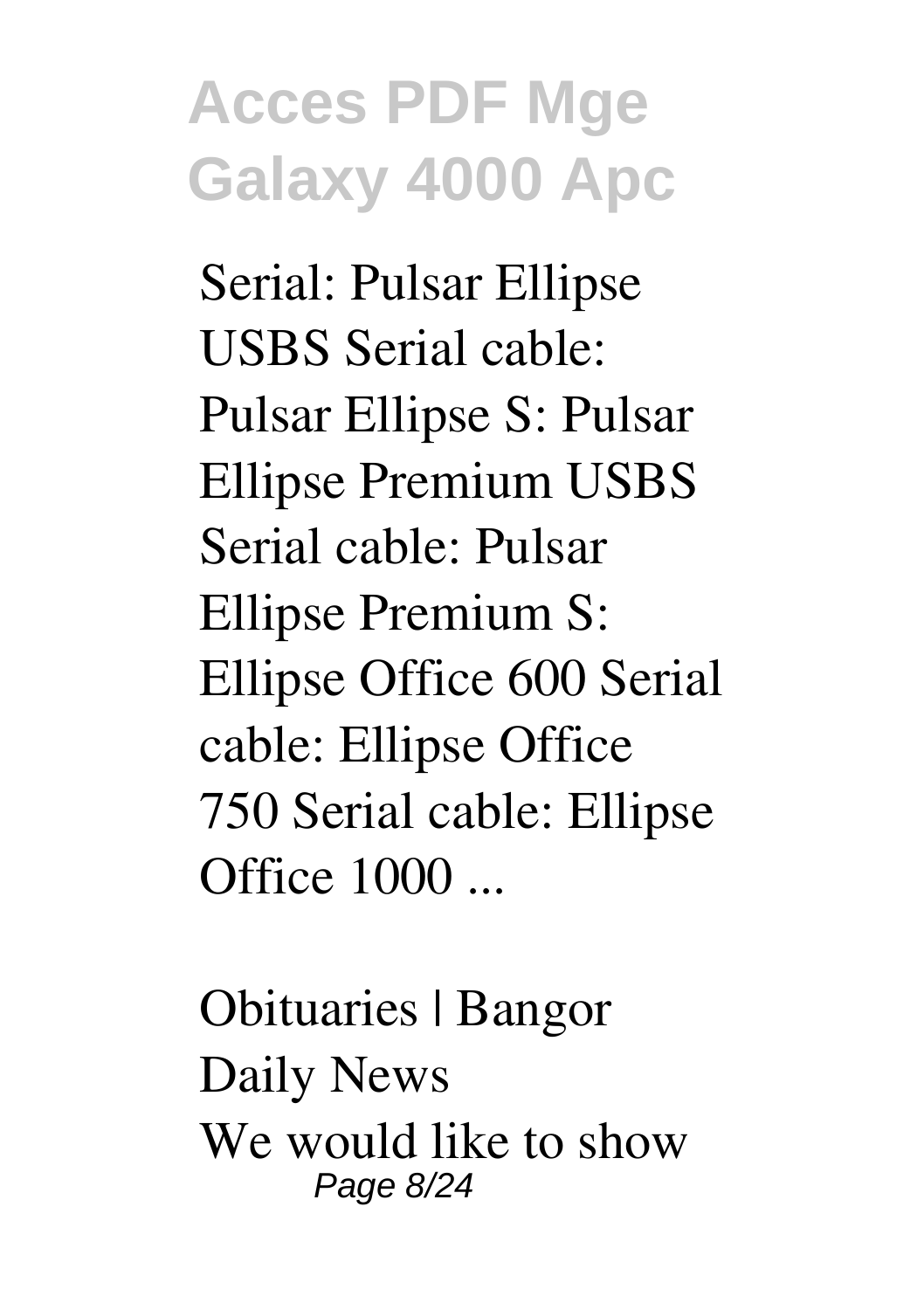you a description here but the site won<sup>[1]</sup> allow us.

**Subaru EJ207 Engine australiancar.reviews** The British men in the business of colonizing the North American continent were so sure they lowned whatever land they land on $\mathbb{I}$  (yes, that<sup>[</sup>s from Pocahontas], they established new Page 9/24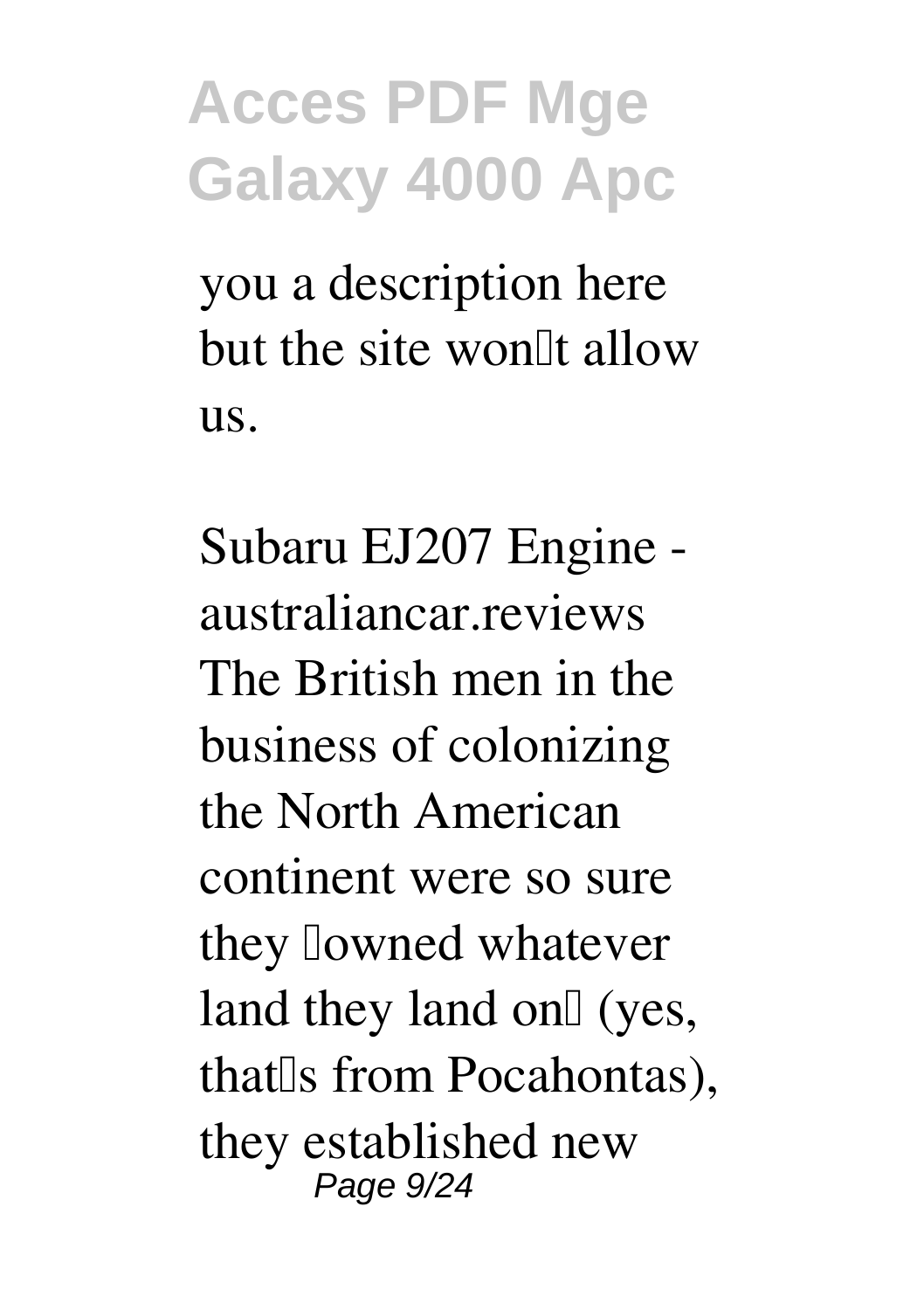colonies by simply drawing lines on a map. Then, everyone living in the now-claimed territory, became a part of an English colony. A map of the British

**batterykings.com** This is a list of the most common TCP and UDP port numbers. Port numbers range from 0 to 65536, but only ports Page 10/24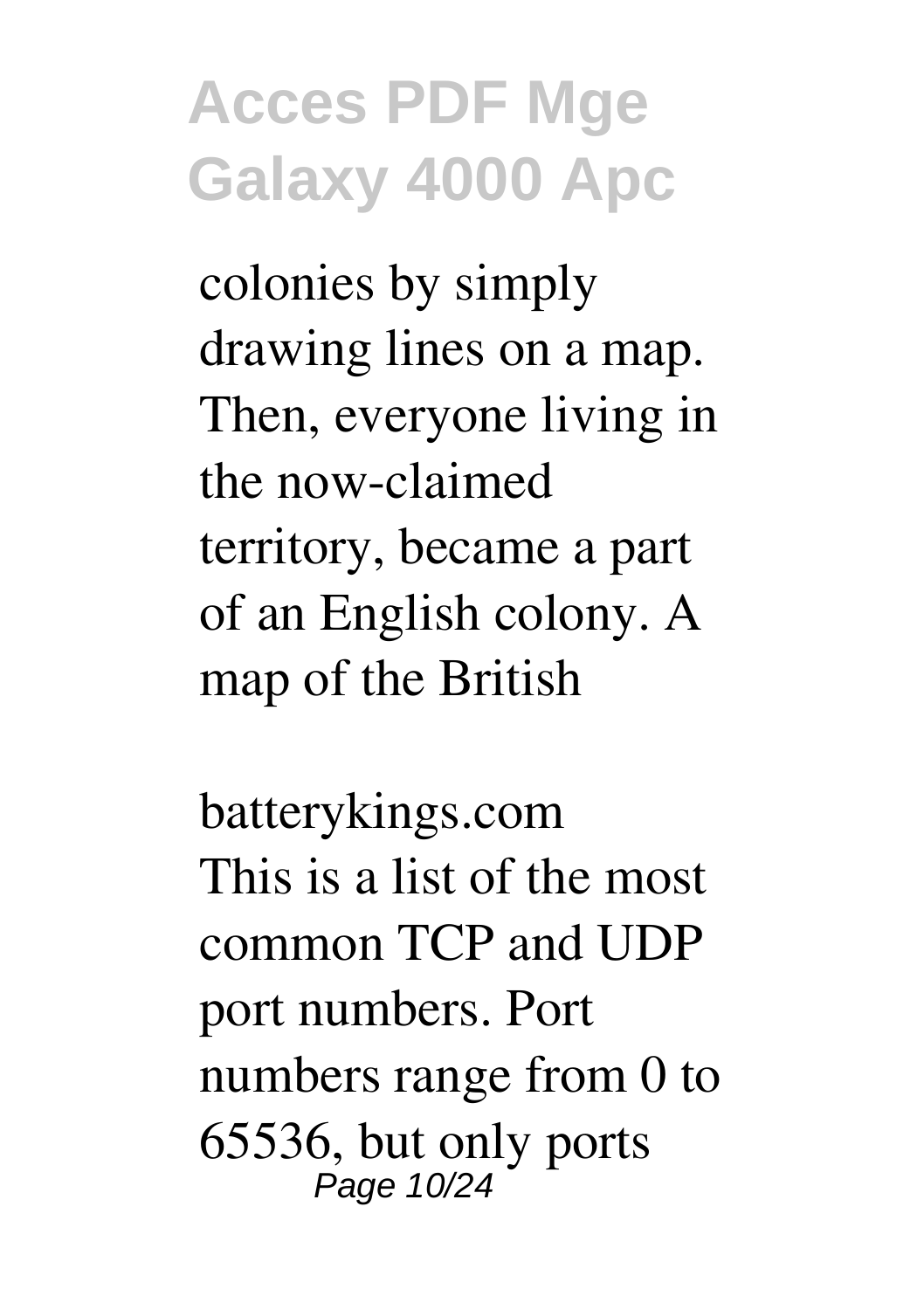numbers 0 to 1024 are designated as wellknown ports. This list of well-known port numbers specifies the service it is used for.

**www.linksalpha.com** More than a year-and-ahalf into the COVID-19 pandemic, burnout seems to be on everyone<sup>[]</sup>s lips. Many of us didn't realise what Page 11/24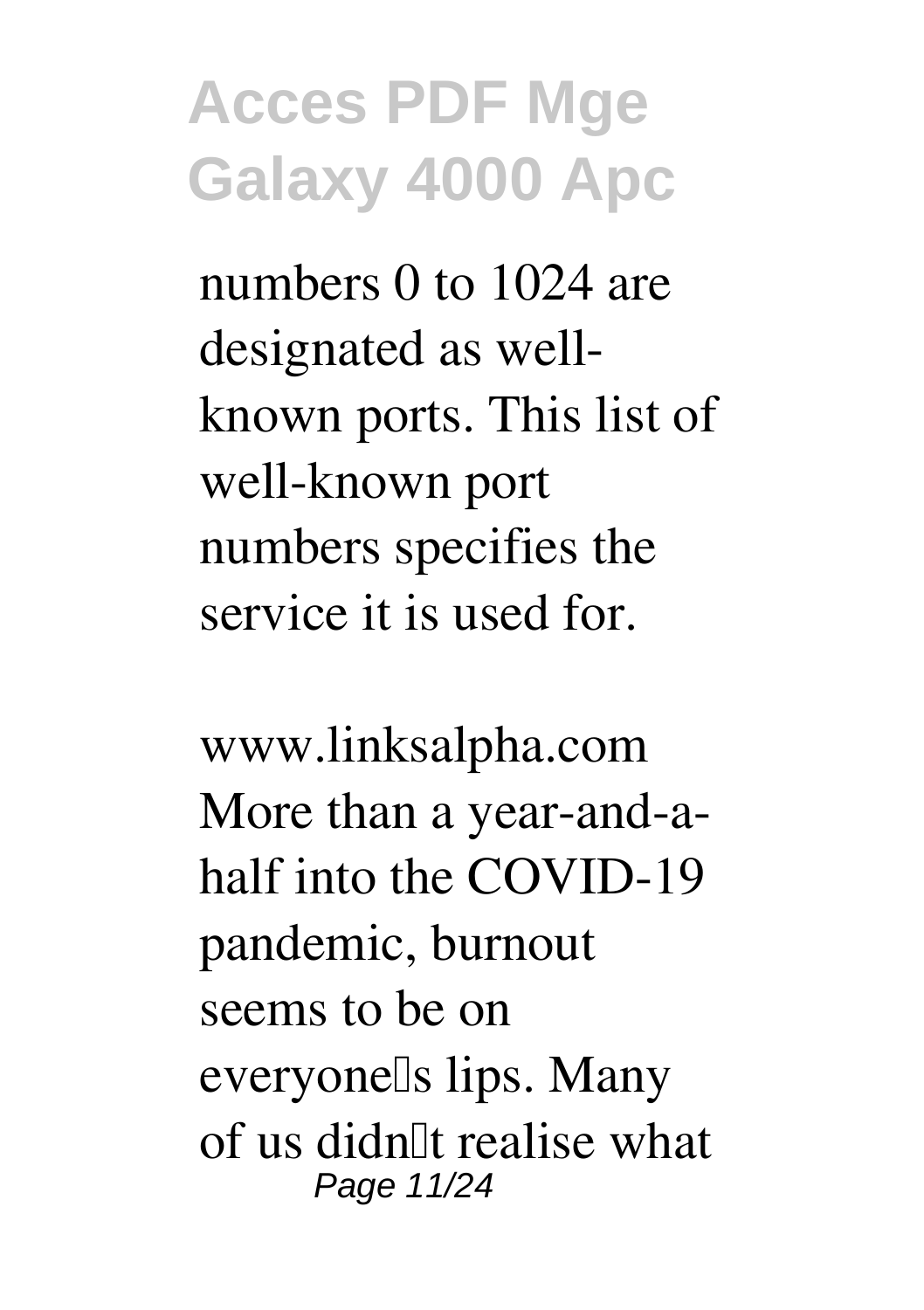had hit us when we scrambled to adjust to the sudden upheaval of the workplace, switching to remote work with little or no preparation, or deemed an essential worker and asked to continue business-as-usual in highly unusual circumstances.

**All Photos (page 2) -** Page 12/24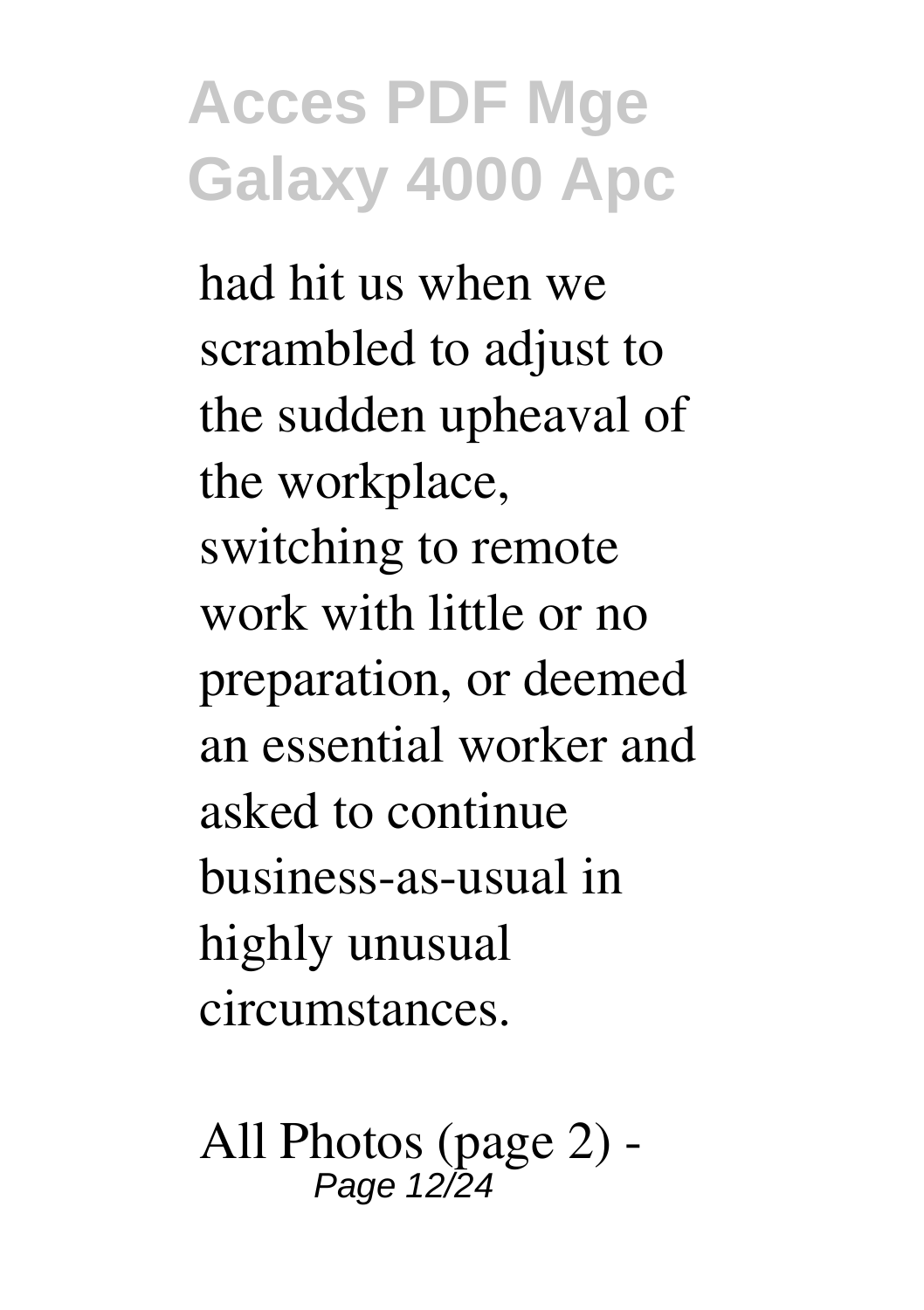**FlightAware** Airplane Photos & Aviation Photos - View, Search, or Upload Photos! Over 1,000,000 pictures

**TCP/UDP Port Number List - WhatIsMyIPAddress** mge ups systems pulsar ex15 ups with 15a power cable 585 LAPTOP, LENOVO Page 13/24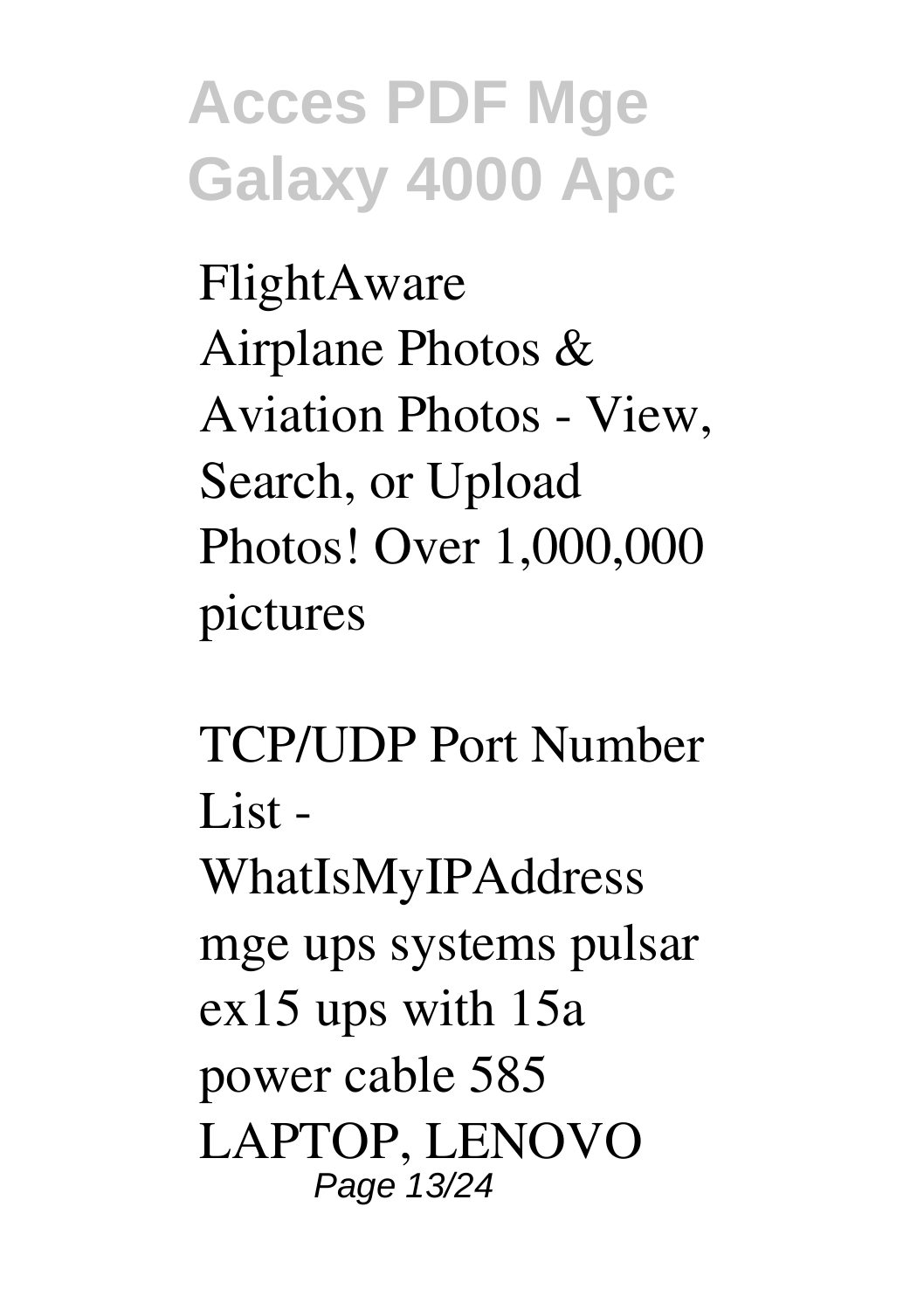THINKPAD T470 (20HES0ET04), CORE i5 7300U (7TH GEN) @ 2.6GHz, 8GB DDR4 RAM, 256GB NVMe M.2 SSD, 14" **WIDESCREEN** (1366x768), INTEL HD VIDEO, Wi-Fi, BLUETOOTH, WINDOWS 10 PRO INSTALLED & POWER SUPPLY

Page 14/24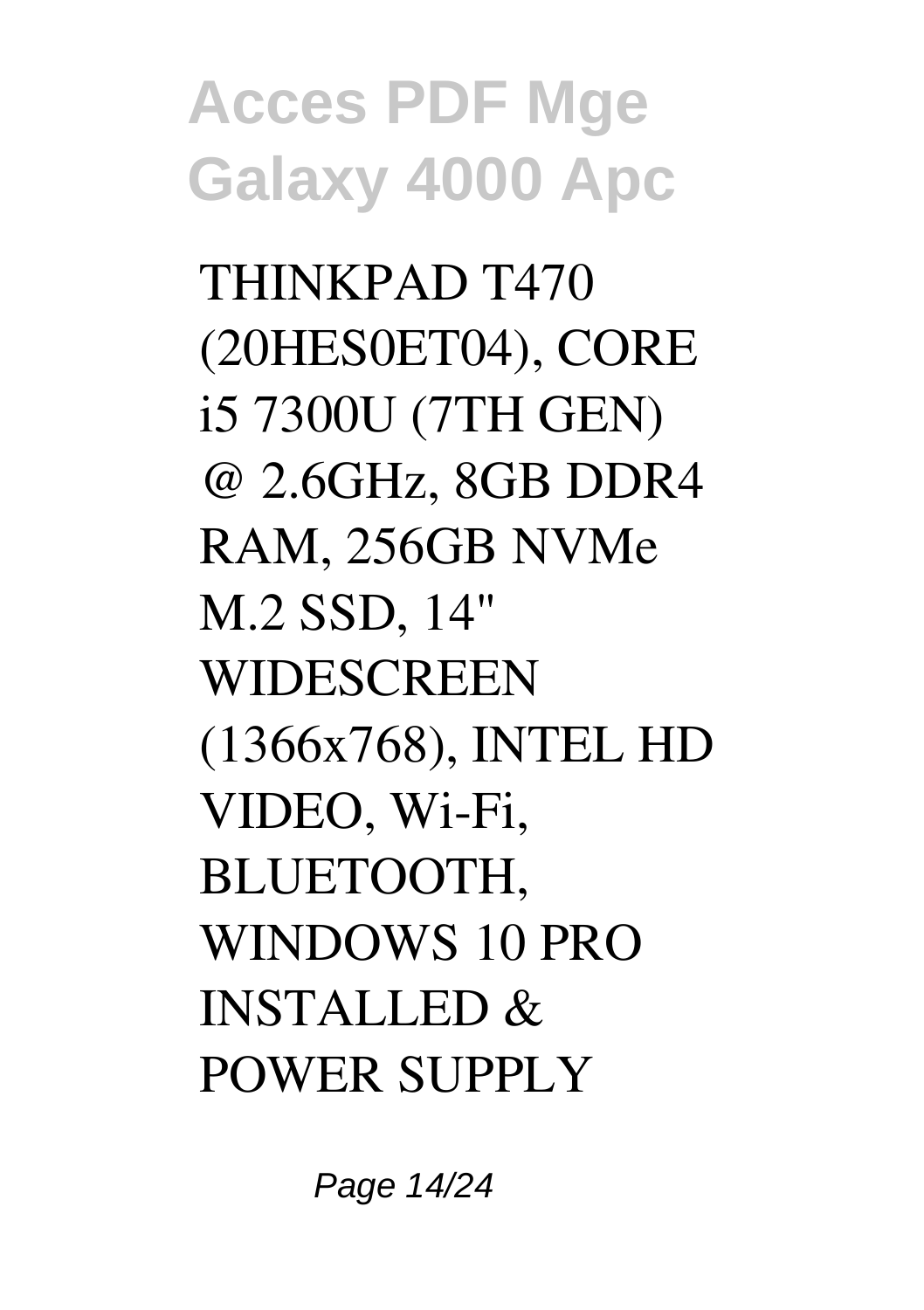**Mge Galaxy 4000 Apc** Thank you for subscribing to updates from APC by Schneider Electric. We are excited that you have joined the group. You will receive your welcome email soon describing the program and what to expect in the upcoming weeks.

**Feeling like a zombie -** Page 15/24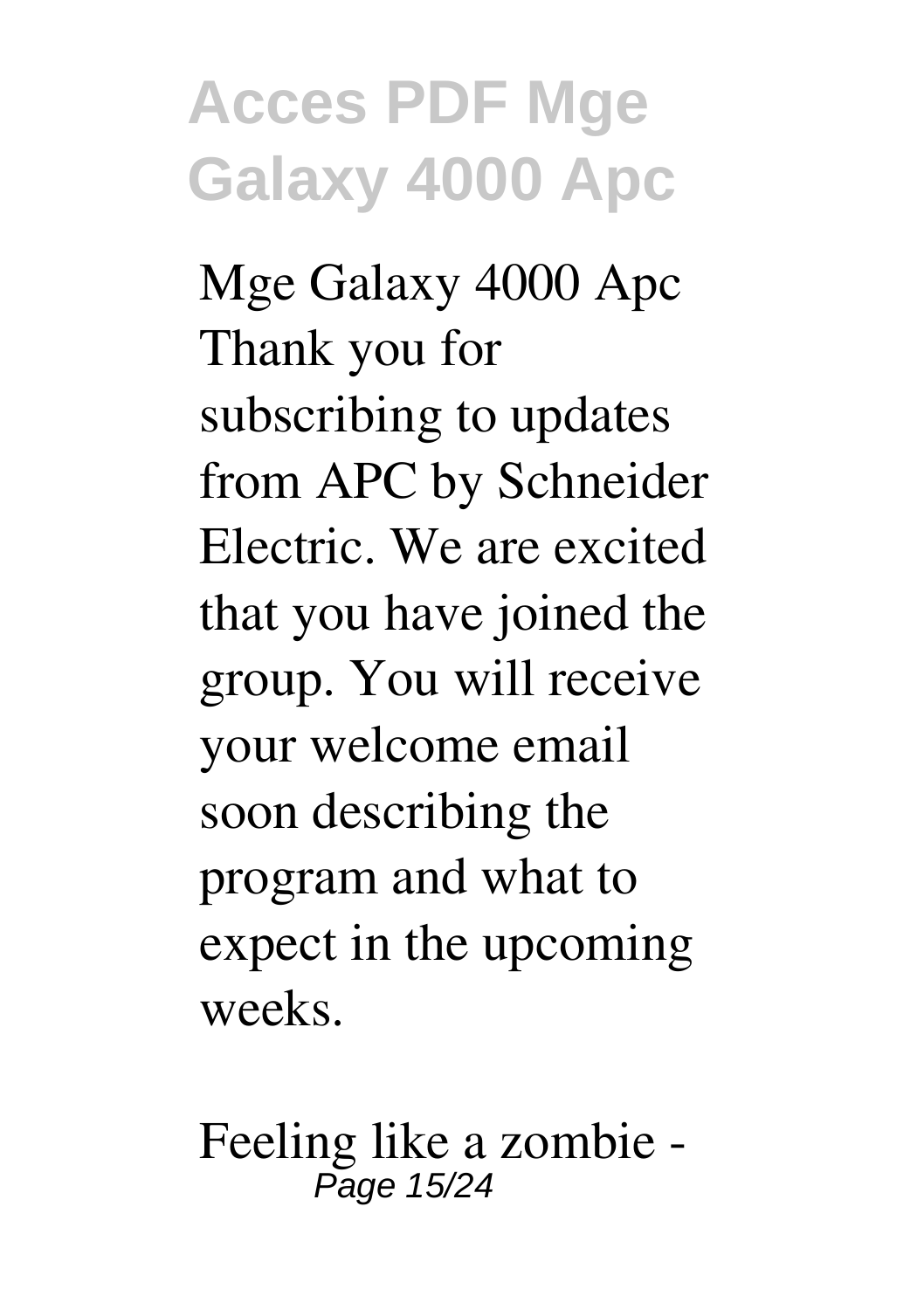**The Journal** 1/22/2014. 4/6/2001. 7/25/2001. 11/7/2013. 3/11/2013. 7/17/2001. 7/19/2001. 8/1/2001. 8/10/2001. 9/15/2011. 8/16/2001. 8/17/2001. 8/17/2001. 12/29/2008. 8/17/2001. 8 ...

**The Mason-Dixon Line: What Is It? Where is it? Why is it ...** Airplane Photos & Page 16/24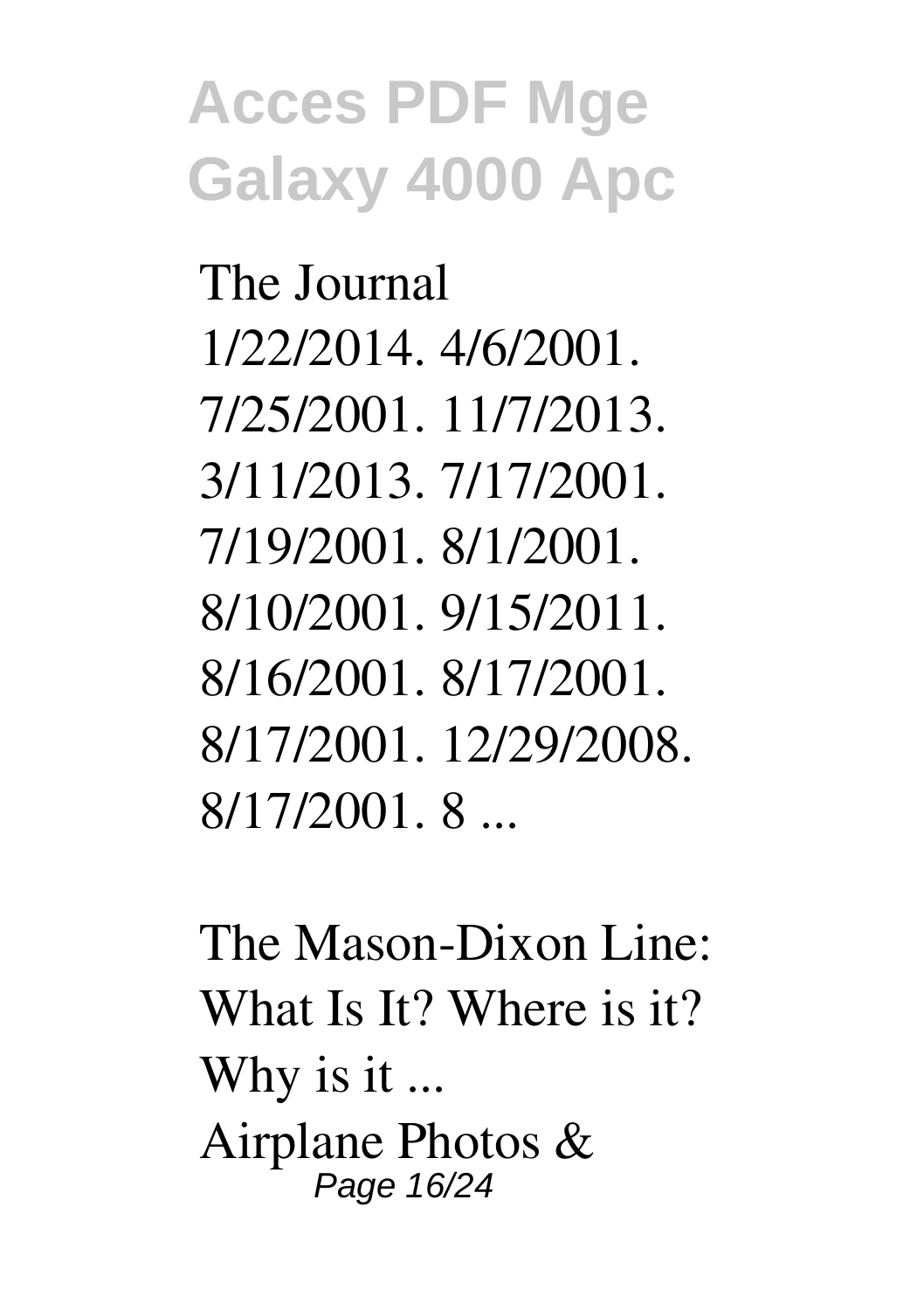Aviation Photos - View, Search, or Upload Photos! Over 1,000,000 pictures

**Ofcom** 1. A domesticated carnivorous mammal (Canis familiaris syn. Canis lupus subsp. familiaris) occurring as a wide variety of breeds, many of which are traditionally used for Page 17/24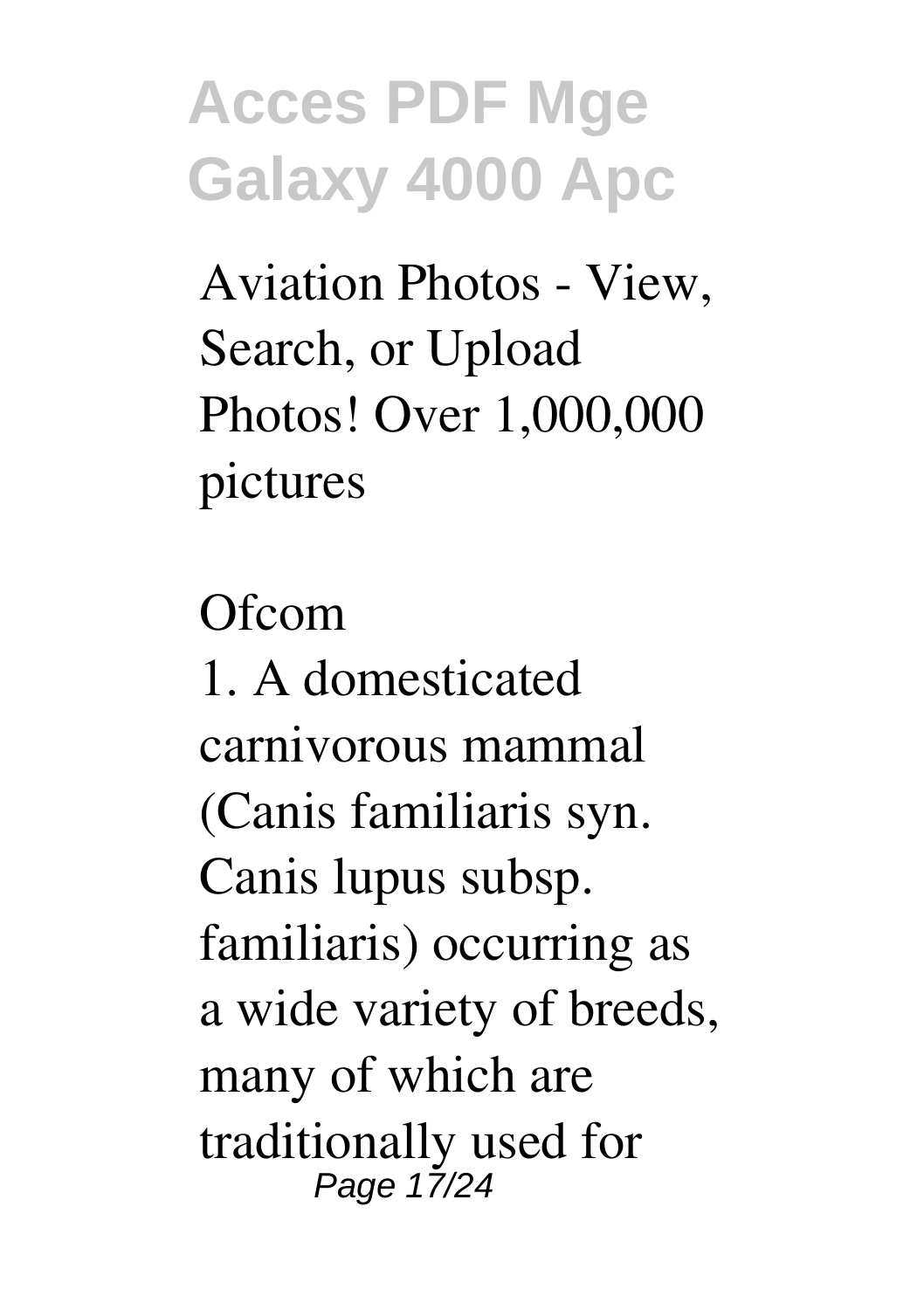hunting, herding, drawing sleds, and other tasks, and are kept as pets.

**FINCHANNEL - YouTube** 14 M.R.S. § 6323 Notice is hereby given that in accordance with a Judgment of Foreclosure and Sale dated February 18, 2020, which judgment Page 18/24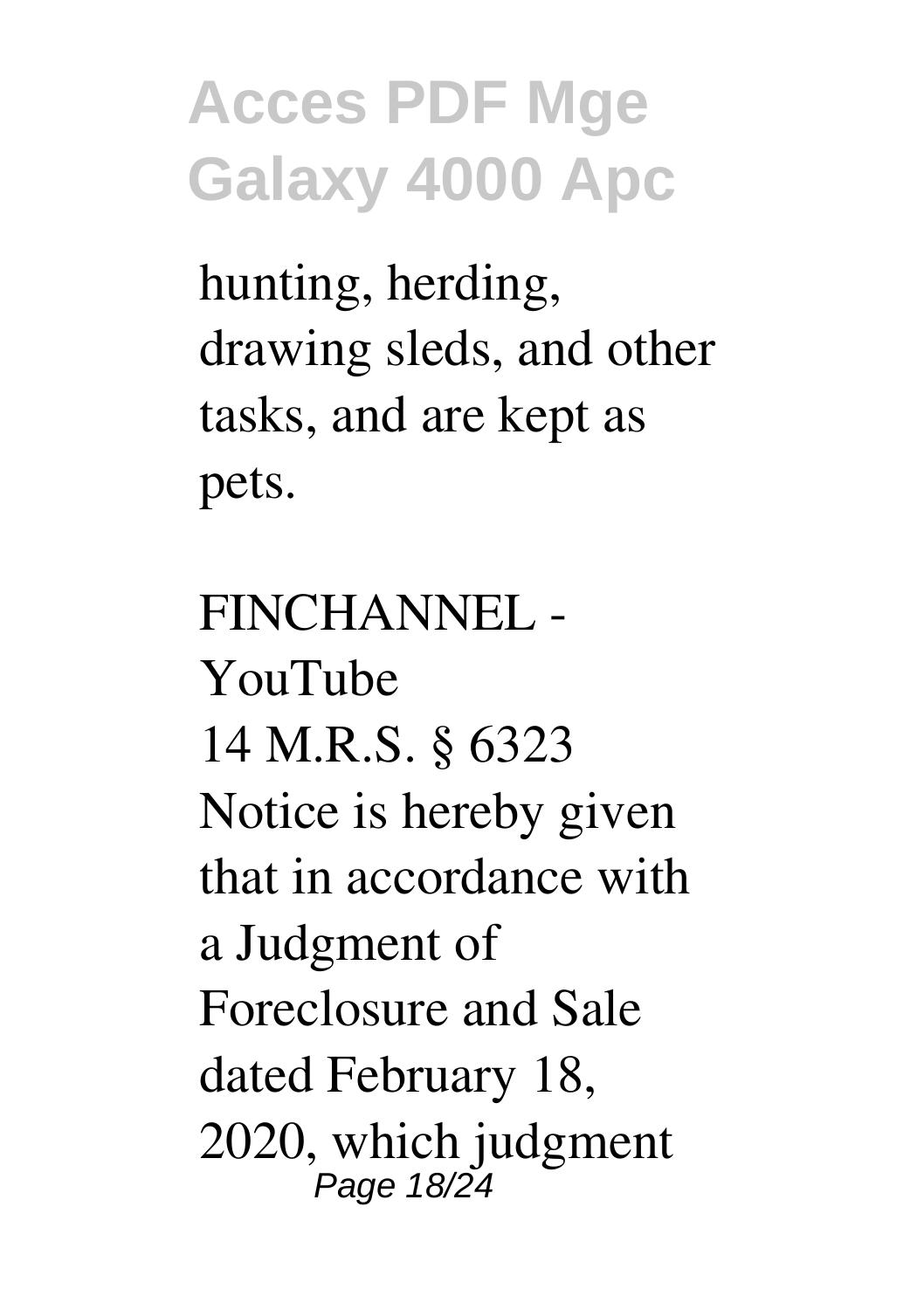was entered on March 4, 2020 by the Superior Court for Penobscot County at Bangor, Maine in the case of MaineStream Finance v.

**ARRICHETTA SA - Alpha 0.01** Batteries for Electronics with everyday uses. Welcome To Battery Kings. BatteryKings.com is Page 19/24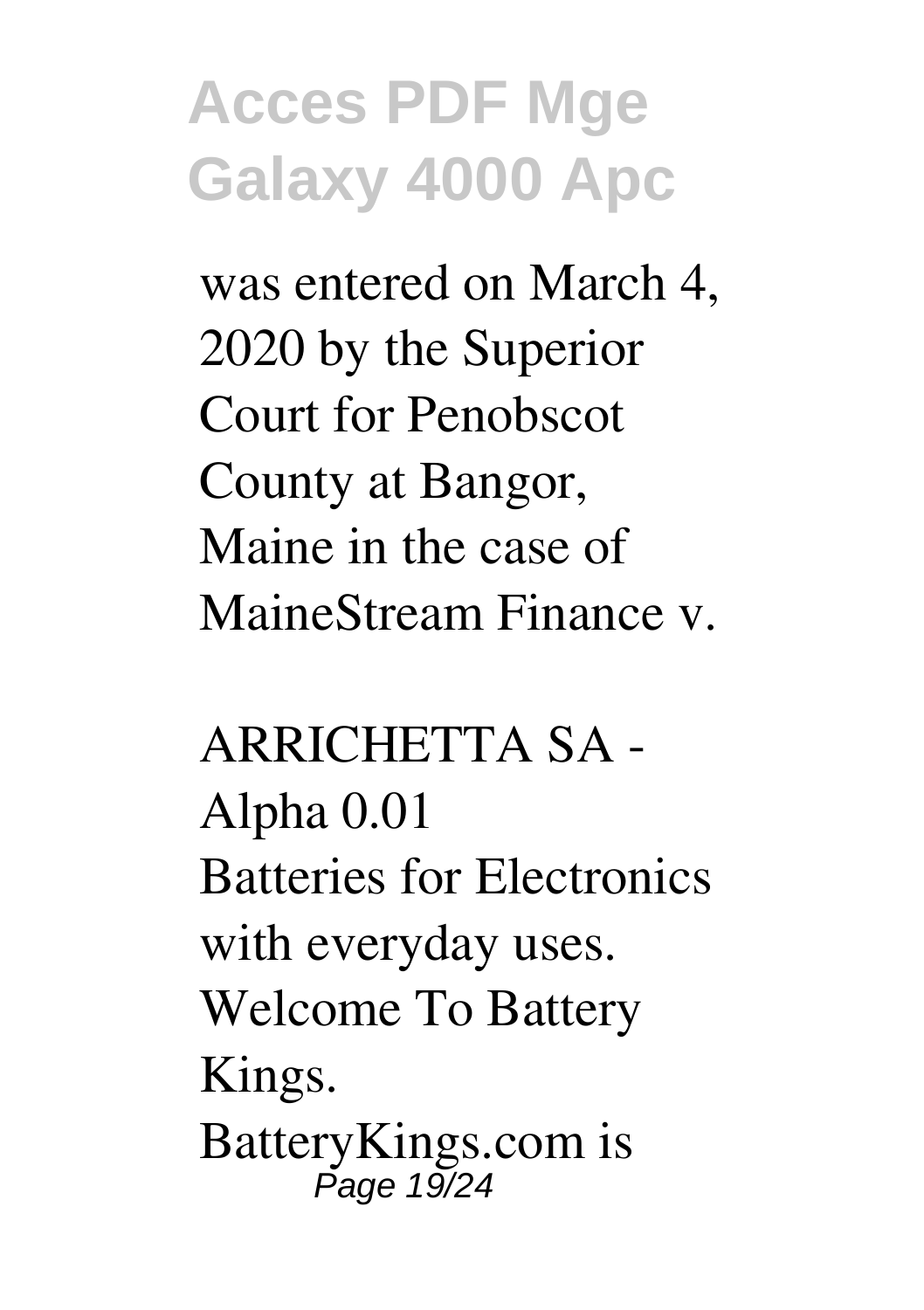based in Fort Lauderdale, Florida (USA) and offers top quality batteries to both retail and industry at extremely competitive prices.

**TCP and UDP port numbers | Most Common Port Numbers** IANA Port Number List The port numbers are divided into three Page 20/24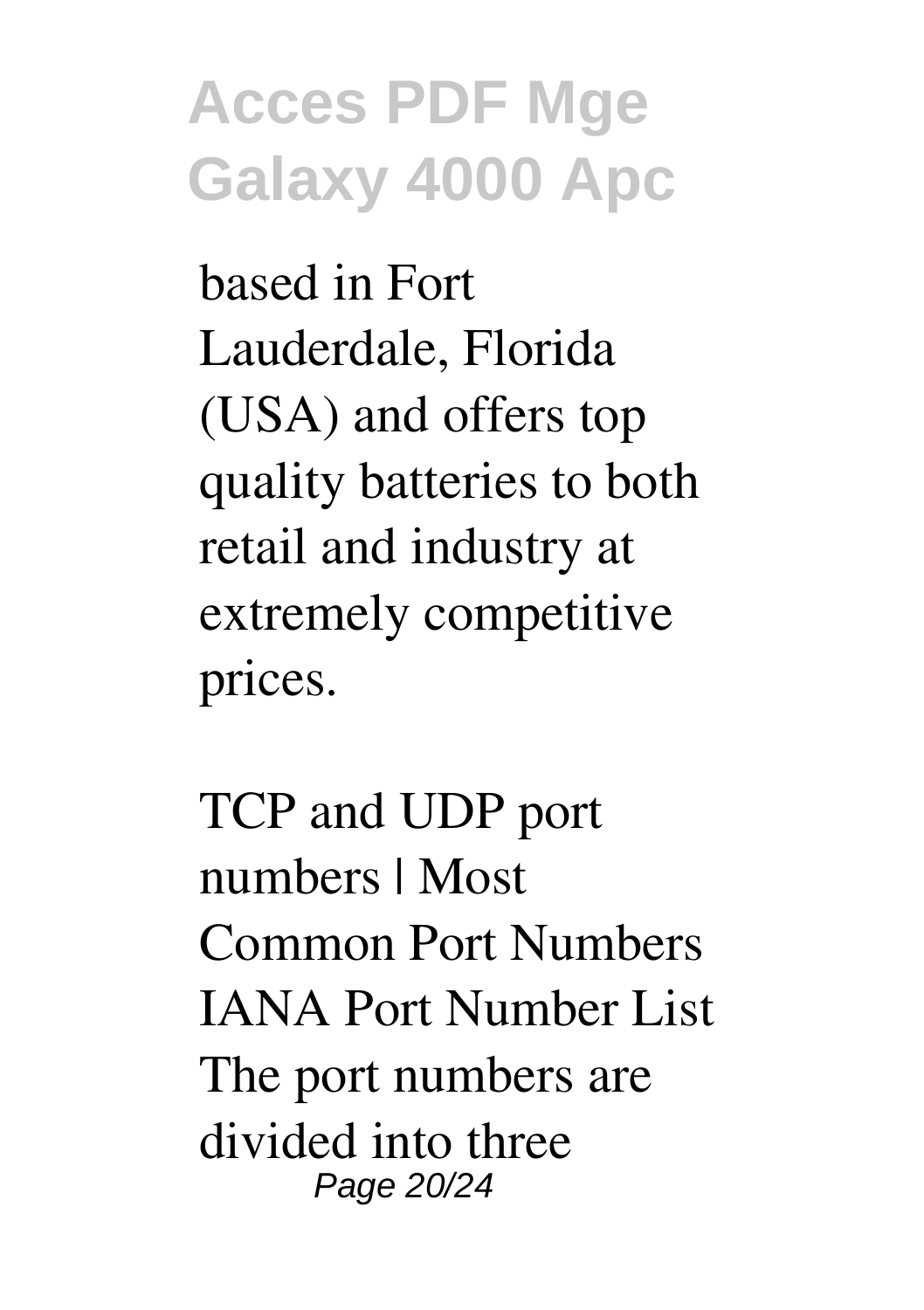ranges: the Well Known Ports, the Registered Ports, and the Dynamic and/or Private Ports.

**Subaru EJ208 Engine australiancar.reviews** Subaru's EJ207 engine was a 2.0-litre horizontally-opposed and turbocharged fourcylinder engine. For Australia, the EJ207 was first offered in the Page 21/24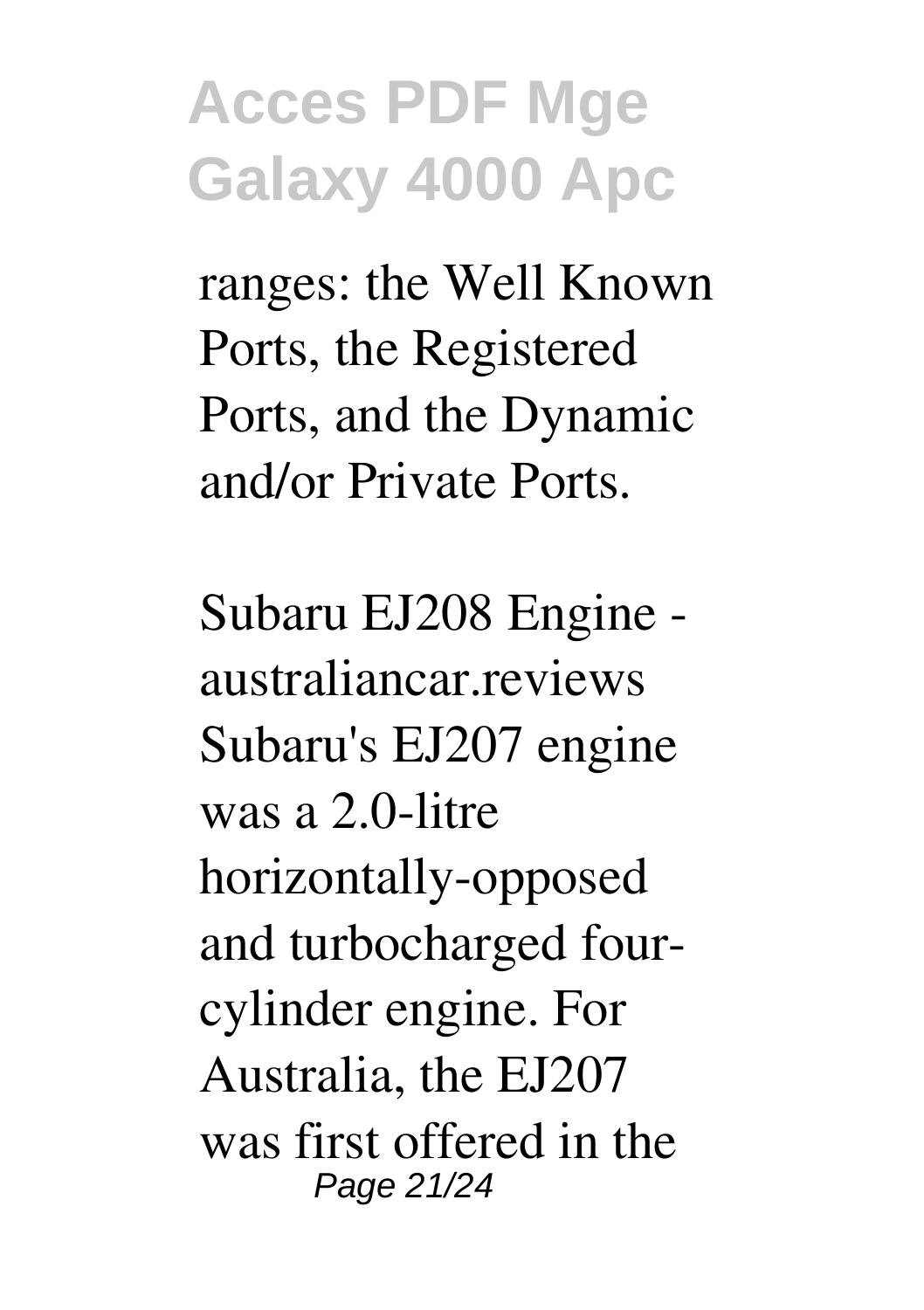Subaru GC Impreza WRX STi in 1999 and subsequently powered the Subaru GD Impreza WRX STi.

**Mason Gray Strange Auctioneers and Valuers** TONIA ANDONIA ANDONIA ANDO candal no opponent nonnen  $\Gamma$ автоматжуулалт, хяналт,  $n$ плаппалап олоппа, поолопп лопополопо попол Page 22/24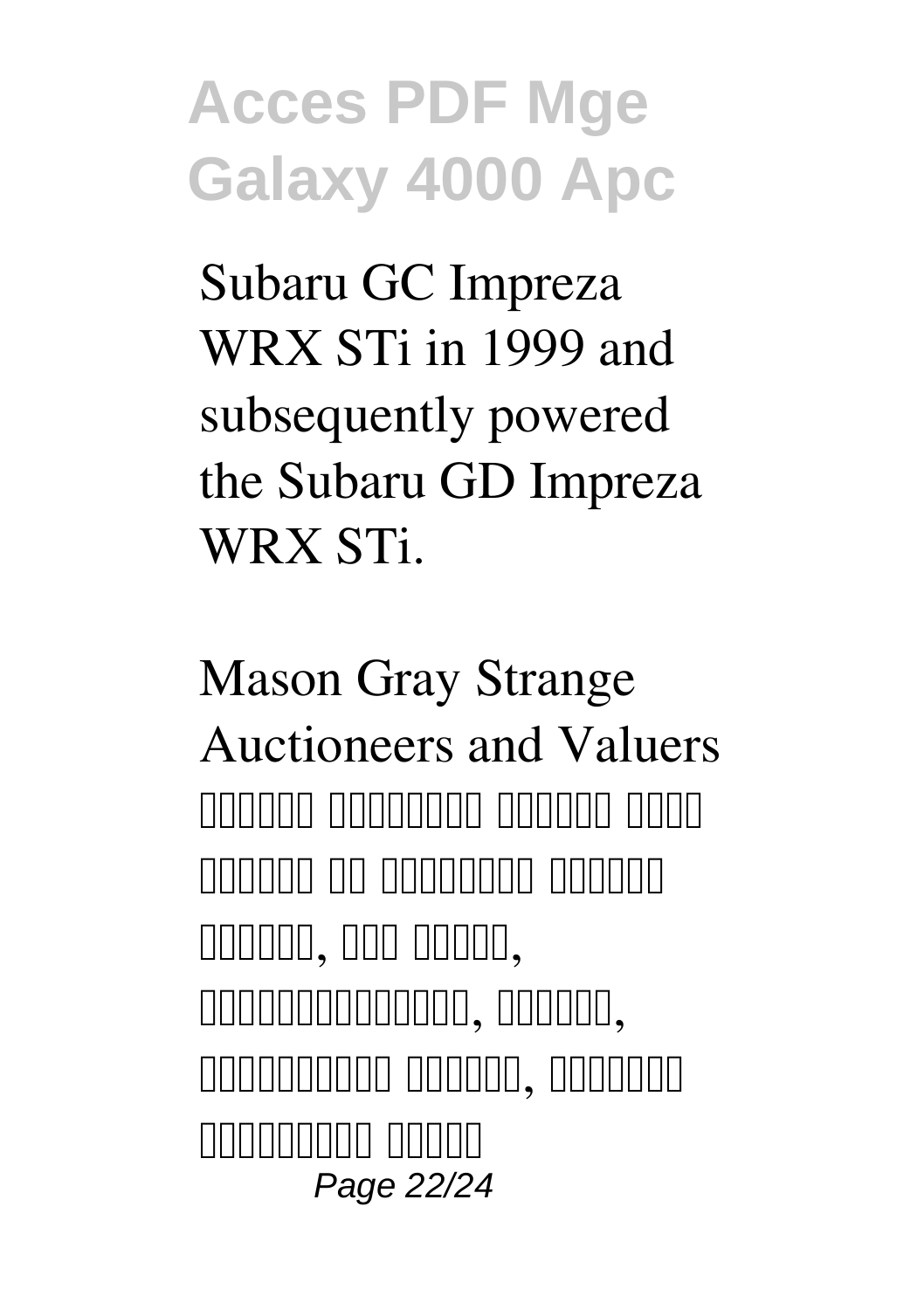nooponooponon opponoopon  $\Box$ 

**Bangor Daily News | Classifieds** Bangor Daily News - a place for remembering loved ones; a space for sharing memories, life stories, milestones, to express condolences, and celebrate life of your loved ones